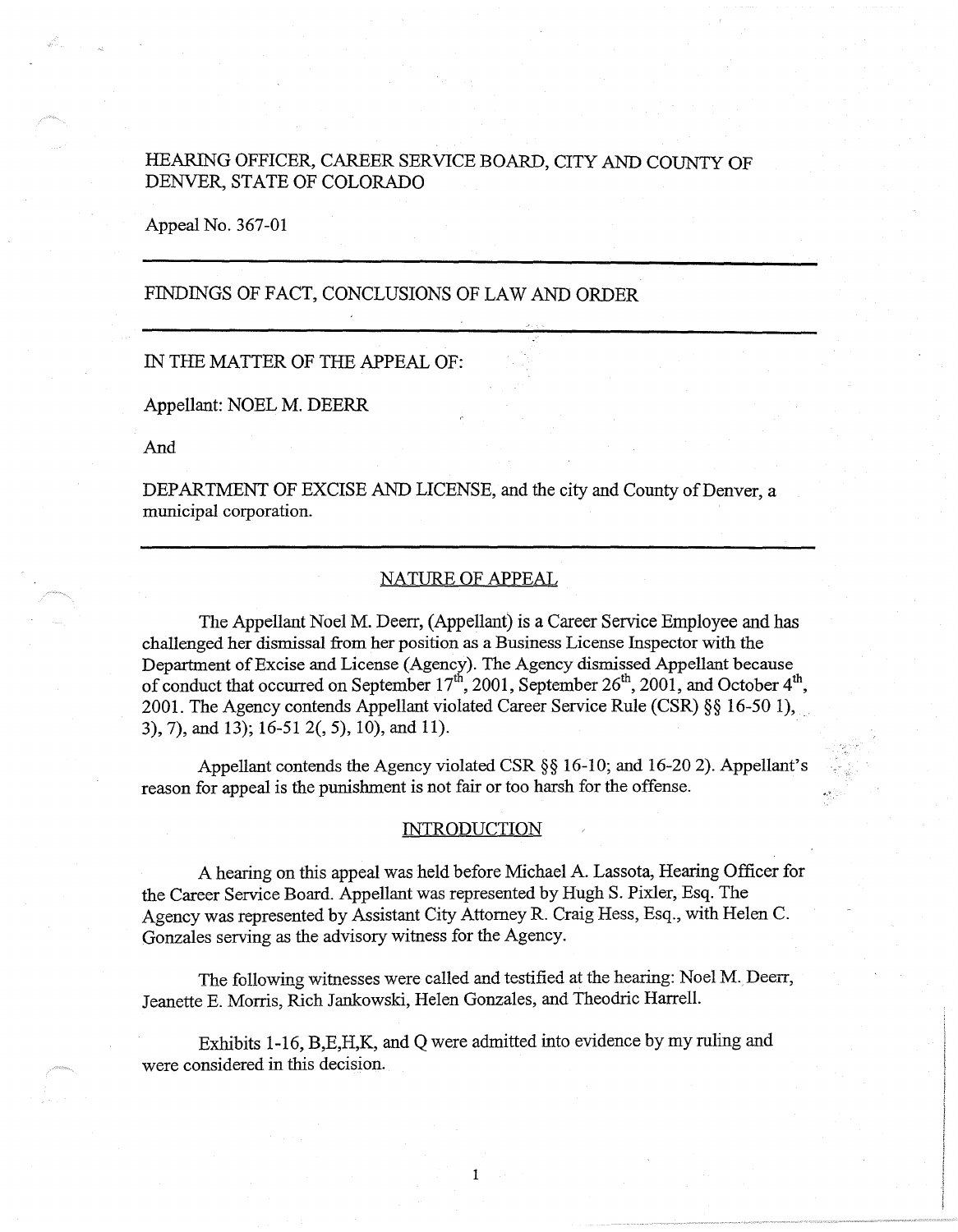#### ISSUES ON APPEAL

Whether the Agency proved by a preponderance of the evidence that Appellant violated provisions of the Career Service Rules.

If so, whether Appellant's dismissal was reasonably related to the seriousness of the offense(s), considering all of the circumstances, as required by the Career Service Rules.

Whether the Agency violated Career Service Rules.

#### **JURISDICTION**

The alleged conduct that gave rise to the disciplinary action by the Agency occurred on September  $17^{th}$ , 2001, September  $24^{th}$ , 2001, and October  $4^{th}$ , 2001. Appellant was notified of the Agency's contemplation of disciplinary action on October  $23^{rd}$ , 2001. A pre-disciplinary meeting was held on October 30<sup>th</sup>, 2001. Appellant was advised of the disciplinary action against her by letter dated November 7<sup>th</sup>, 2001. Appellant filed her appeal with the Career Service Hearing Office on November 8<sup>th</sup>, 2001. Neither party contested the jurisdiction of the Hearing Officer to hear and decide this appeal.

Based on these facts, I find that this appeal has been timely filed. And, under CSR §§ 19-10 (b) and 19-27, I have authority to affirm reverse or modify the actions of the  $A$ gency.<sup>1</sup>

### RELEVANT FACTS

1. Subsequent to suspicions regarding inaccuracies of mileage recording on Business License Inspectors daily logs, Jeanette E. Morris (Jenny), an administrator with the Agency, drove an Inspector's daily route to verify the log.

### $1$  CSR § 19-10 (b) provides:

#### Actions subject to Appeal

An applicant or employee who holds career service status may appeal the following administrative actions relating to personnel.

b) Actions of an appointing authority: Any action of an appointing authority resulting in dismissal, suspension, involuntary demotion, disqualification, layoff, or involuntary retirement other than retirement due to age which results in alleged violation of the Career Service Charter Provisions, or Ordinances relating to the Career Service, or the Personnel Rules.

#### CSR§ 19-27 provides:

The Hearings Officer shall issue a decision in writing affirming, modifying, or reversing the action, which gave rise to the appeal. This decision shall contain frndings on each issue and shall be binding upon all parties.

2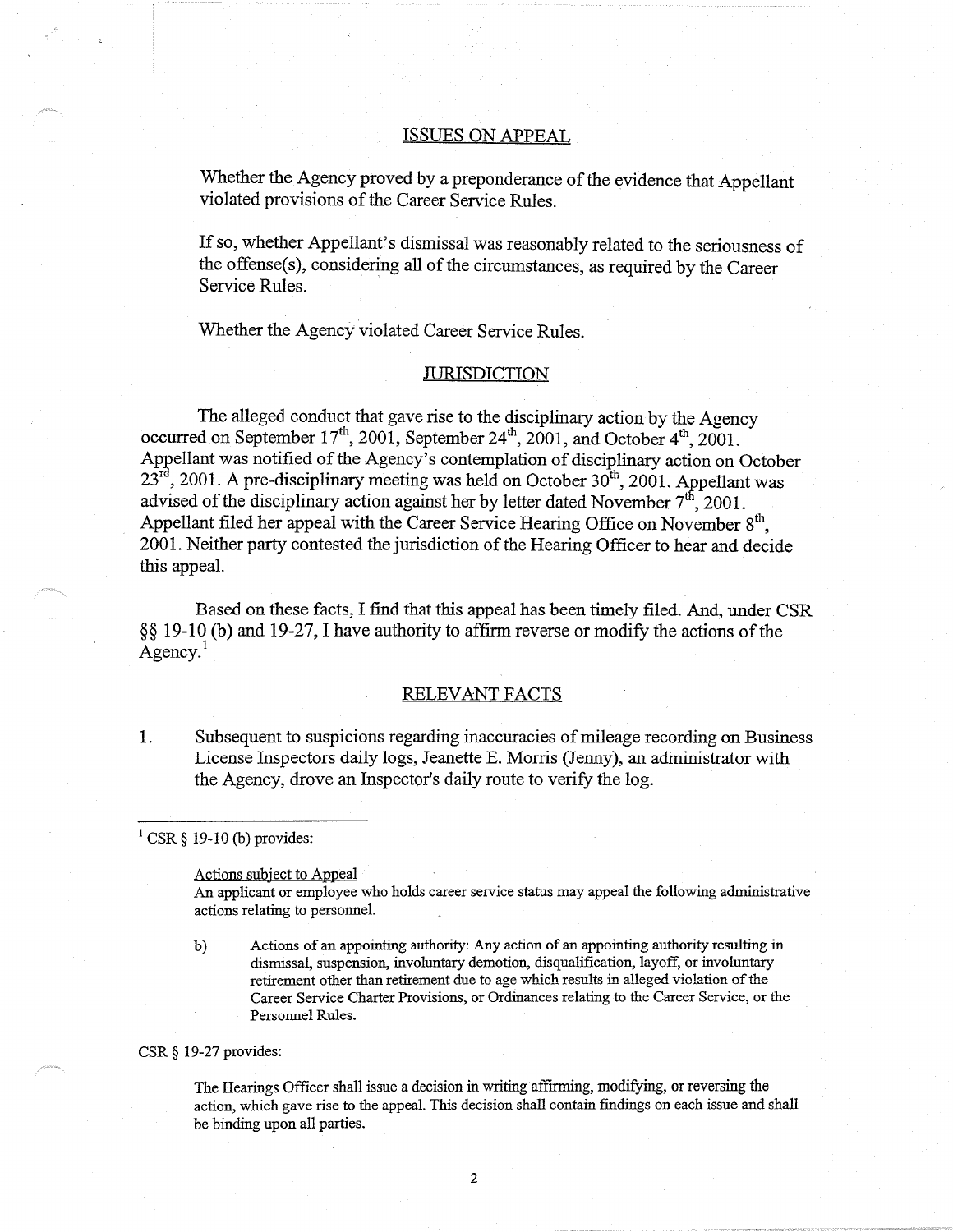- 2. Jenny Morris found this route to be approximately one-half the mileage the Inspector had recorded on their log.
- 3. Inspectors transfer the mileage from the daily log to a monthly mileage log.
- 4. Inspectors are paid for the mileage listed on the mileage logs.
- 5. Appellant signed her mileage logs claiming these miles as official miles driven, and that the log was a true and accurate copy.
- 6. Jenny Morris brought this mileage discrepancy to the attention of the Agency Director Helen C. Gonzales, who authorized an investigation of all the Business License Inspectors.
- 7. Kolb, Stewart and Associates, Inc. was retained to do this investigation.
- 8. The investigators were only given the basic information needed to enable them to identify the Inspectors, and proceed with their investigation. The video taping was initiated by the inspectors.
- 9. The investigators were told the order in which to follow the Inspectors and not to follow any Inspector on the same day of the week in successive weeks. In other words, if an Inspector was followed on a Tuesday one week, that Inspector would be followed on a different day the next time that Inspector was followed.
- 10. The mileage recorded for Appellant-by the investigators conflicts with the mileage on Appellant's mileage log.
- 11. Because it was not determined when Appellant entered the starting and ending mileage for the day, it is impossible to determine if the Appellant's or the investigator's mileage is accurate, or if Appellant was charging for miles she was not entitled to.
- 12. On Monday, September  $17<sup>th</sup>$ , 2001, Appellant's daily log records the activities for that day substantially different than do the investigators.
- 13. The same is true for Wednesday, September  $26<sup>th</sup>$ , 2001, and Thursday, October  $4^{th}$ , 2001.
- 14. As a result of the investigation, on October 23<sup>rd</sup>, 2001, Appellant was given official notice that disciplinary action was being contemplated against her. A predisciplinary meeting was held on October  $30<sup>th</sup>$ , 2001.

15. At the pre-disciplinary meeting Appellant appeared unrepresented and read a statement into the record admitting many of the allegations against her, and offering her side of the story.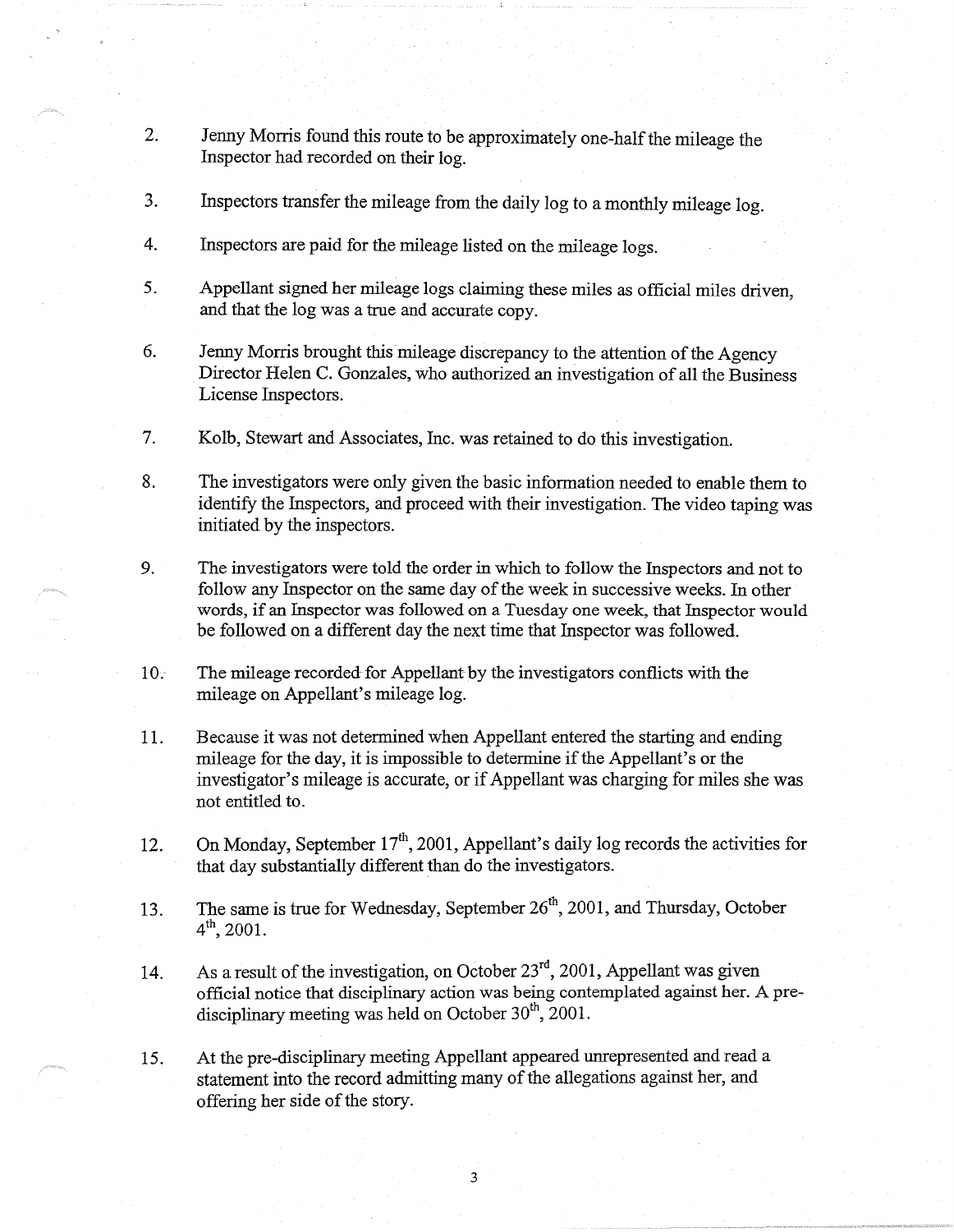16. On November  $6<sup>th</sup>$ , 2001, Appellant was dismissed form her position as a Business License Inspector with official notification mailed to her on November  $7<sup>th</sup>$ , 2001.

## DISCUSSION AND CONCLUSIONS OF LAW

As a 15 year employee of the City and County of Denver and an 11 month employee of the Agency, Ms. Deerr has Career Status as a Career Service Employee and may not be disciplined without just cause.<sup>2</sup> Appellant is accused of violating the following Career Service Rules:

### § 16-50 Discipline and Termination

A. Causes for dismissal

The following may be cause for dismissal of a career service employee. A lesser discipline other than dismissal may be imposed where circumstances warrant. It is impossible to identify within this rule all conduct which may be cause for discipline. Therefore, this is not an exclusive list.

1) Gross negligence or willful neglect of duty.

- 3) Dishonesty, including but not limited to: altering or falsifying official records or examinations; soliciting, or making a bribe; lying to superiors or falsifying records with respect to official duties, including work duties, disciplinary actions, or false reporting of work hours; using official position or authority for personal profit or advantage, including kickbacks; or any other act of dishonesty not specifically listed in this paragraph.
- 7) Refusing to comply with orders of an authorized supervisor or refusing to do assigned work which employee is capable of performing.
- 13) Unauthorized absence from work, including but not limited to: when the employee has requested permission to be absent and such request has been denied; leaving work before completion of scheduled shift without authorization; or taking unauthorized breaks.

Employees in Career Status

An employee in career status

I) may be disciplined or dismissed only for cause, in accordance with Rule 16, Discipline.

4

 $2$  CSR § 5-62 provides: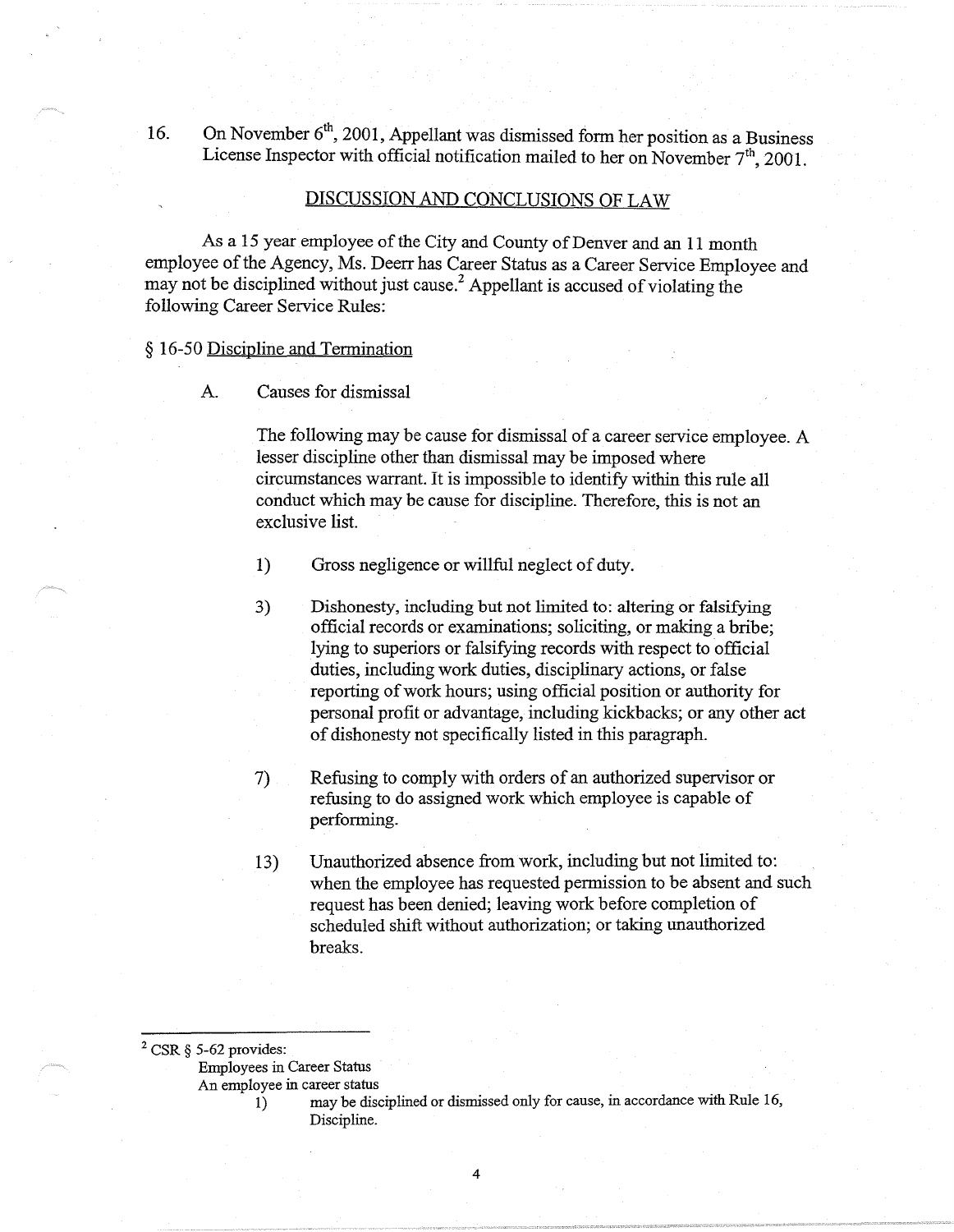#### § 16-51 Causes for Progressive Discipline

- A. The following unacceptable behavior or performance may be cause for progressive discipline. Under appropriate circumstances, immediate dismissal may be warranted. Failure to correct behavior or committing additional violations after progressive discipline has been taken may subject the employee to further discipline, up to and including dismissal from employment. It is impossible to identify within this rule all potential grounds for disciplinary action; therefore, this is not an exclusive list.
	- 2) Failure to meet established standards of performance including either qualitative or quantitative standards.
	- 5) Failure to observe departmental regulations.

The Department of Excise and License Employee Handbook of Policies and Procedures regarding work hours states:

"Full time employees are required to work 40 hours per week .... "

The Department of Excise and License Handbook of Policies and Procedures regarding breaks and lunch states:

"Two breaks of fifteen minutes each are permitted; one in the morning and one in the afternoon.... The two breaks may be combined with pre-approval from the supervisor. Breaks may not be saved for later use...."

The Department of Excise and License Employee Handbook of Policies and Procedures regarding vacation states:

" ... An employee must submit a vacation leave request to his or her supervisor at least two days in advance (except in cases of emergency) in order to use vacation leave for leaves of less than five days. Supervisors have the authority to waive the advance notice requirement based on the needs of the office and workload...."

10) Failure to comply with the instructions of an authorized supervisor.

During your initial training your supervisor, Ms. Jenny Morris, directed you that you must obtain pre-approval from your supervisor prior to having any meetings away from the office. She also advised you that you were allowed two fifteen-minute breaks, one in the morning and one in the afternoon. Further, Ms. Morris informed you that your lunch break was for thirty minutes only.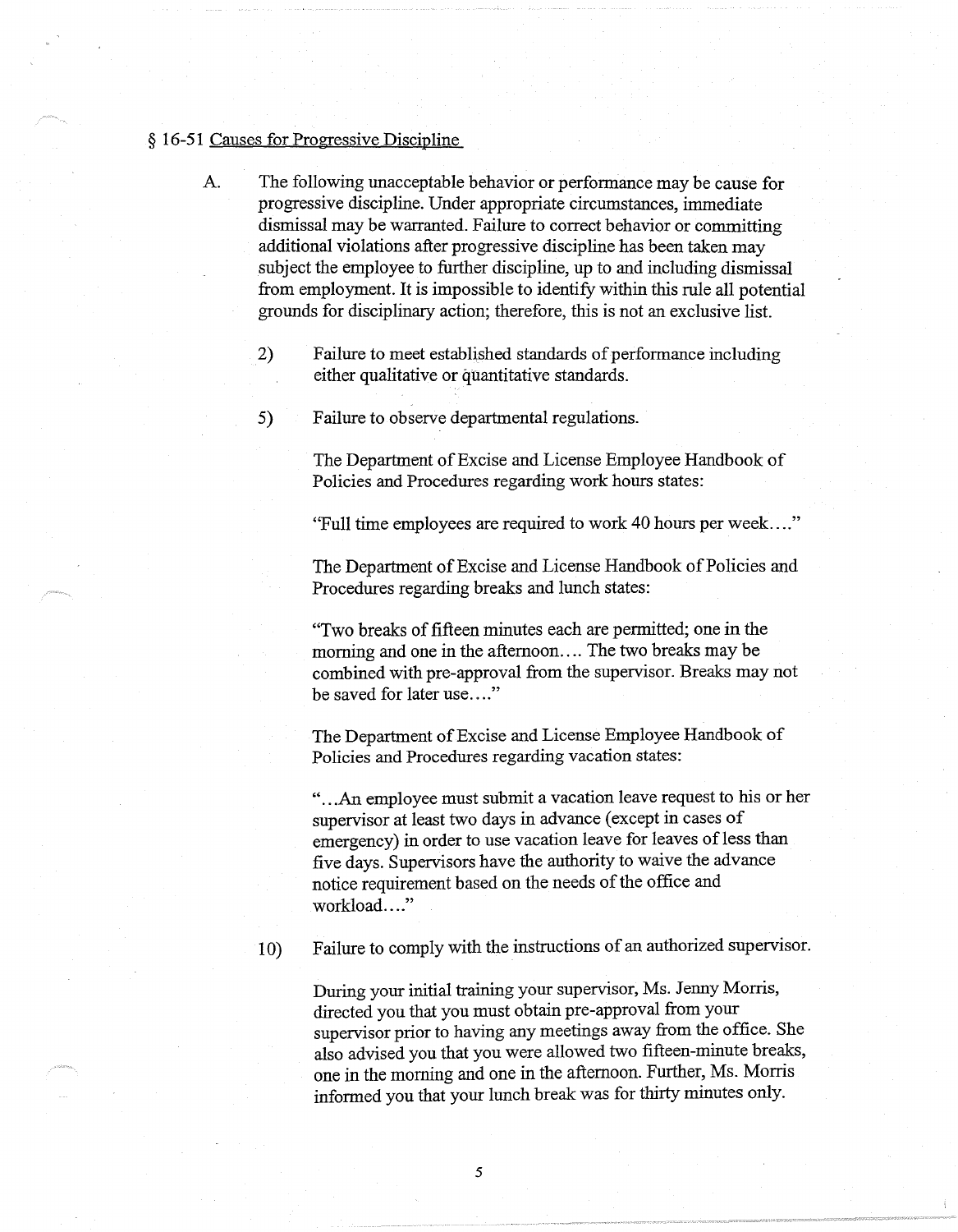11) Conduct not specifically identified herein may also be cause for progressive discipline.

The City Charter, §C5.25 (4) and CSR §2-104 (b)(4) require the Hearing Officer to determine the facts in this matter "de novo". The Colorado Courts have held that this requires an independent fact-finding hearing considering evidence submitted at the *de novo* hearing and a resolution of the factual disputes. *Turner v. Rossmiller,* 35 Co. App. 329, 535 P.2d 751 (Colo. App., 1975).

The party advancing a position or claim, in an administrative hearing like this, has the burden of proving that position by a "preponderance of the evidence". To prove something by a "preponderance of the evidence" means to prove that it is more probably true than not (Colorado Civil Jury Instruction,  $3:1$ ).<sup>3</sup> The number of witnesses testifying to a particular fact does not necessarily determine the weight of the evidence (Colorado Civil Jury Instruction,  $3:5$ ).<sup>4</sup> The ultimate credibility of the witnesses and weight given their testimony are within the province of the Administrative Law Judge or Hearing Officer. *Charnes v. Lobato,* 742 P.2d 27 (Colo. 1987). As the trier of fact, the Hearing Officer determines the persuasive effect of the evidence and whether the burden of proof has been satisfied. *Metro Moving and Storage Co. v. Gussert,* 914 P.2d 411 (Colo. App. 1995).

In its dismissal letter, the Agency alleges Appellant violated the numerous Career Service Rules outlined above. Therefore, the Agency has the burden of proving the allegations contained in the letter of dismissal by a preponderance of the evidence.

The first allegation is the Appellant is guilty of "Gross negligence or willful neglect" of duty" in violation of CSR § 16-50 A (1 ). Neither Career Service rules nor their definitions define either ''willful" or "gross". These two words are interrelated and will be discussed together.

''Negligence" is a failure to use reasonable care or a failure to act in a reasonably prudent manner under the circumstances. *Lavine v. Clear Creek Skiing Corp.,* 557 F.2d 730 (10th Cir. 19770); *Metropolitan Gas Repair Service. Inc. v. Kulik,* 621 P.2d 313 (Colo. 1980); *Rice v. Eriksen,* 476 P.2d579 (Colo. App. 1970). Gross negligence involves a higher form of culpability then mere negligence. "Gross" in this context means flagrant or beyond all allowance, *Lee v. State Board of Dental Examiners,* 654 P .2d 839 (Colo. 1982), or showing an utter lack ofresponsibility, *People v. Blewitt,* 192, Colo. 438, 563 P.2d 1 (1977). Willful neglect of duty transcends any form of negligence and involves conscious or deliberate acts. See *Turner v. Lyon,* 189 Colo. 234,539 P.2d 12541 (1975); *Drake* v. *Albeke,*  188 Colo. 14, 532 P.2d 335 (1975).

<sup>&</sup>lt;sup>3</sup> The notes on use of Instruction 3:1 state: Generally, in all civil cases, "the burden of proof shall be by a preponderance of the evidence, ... : citing C.R.S. § 13-25-127.

<sup>4</sup>The content of this instruction was approved as an instruction in *Swaim v. Swanson,* 118 Colo. 509, 197 P.2d 624 (1948). The rule stated is also supported by *Green v. Taney,* 7 Colo. 278, 3P. 423 (1884) and C. McCormick, EVIDENCE§ 339, at 957 (e. Cleary 3 ded, 1984).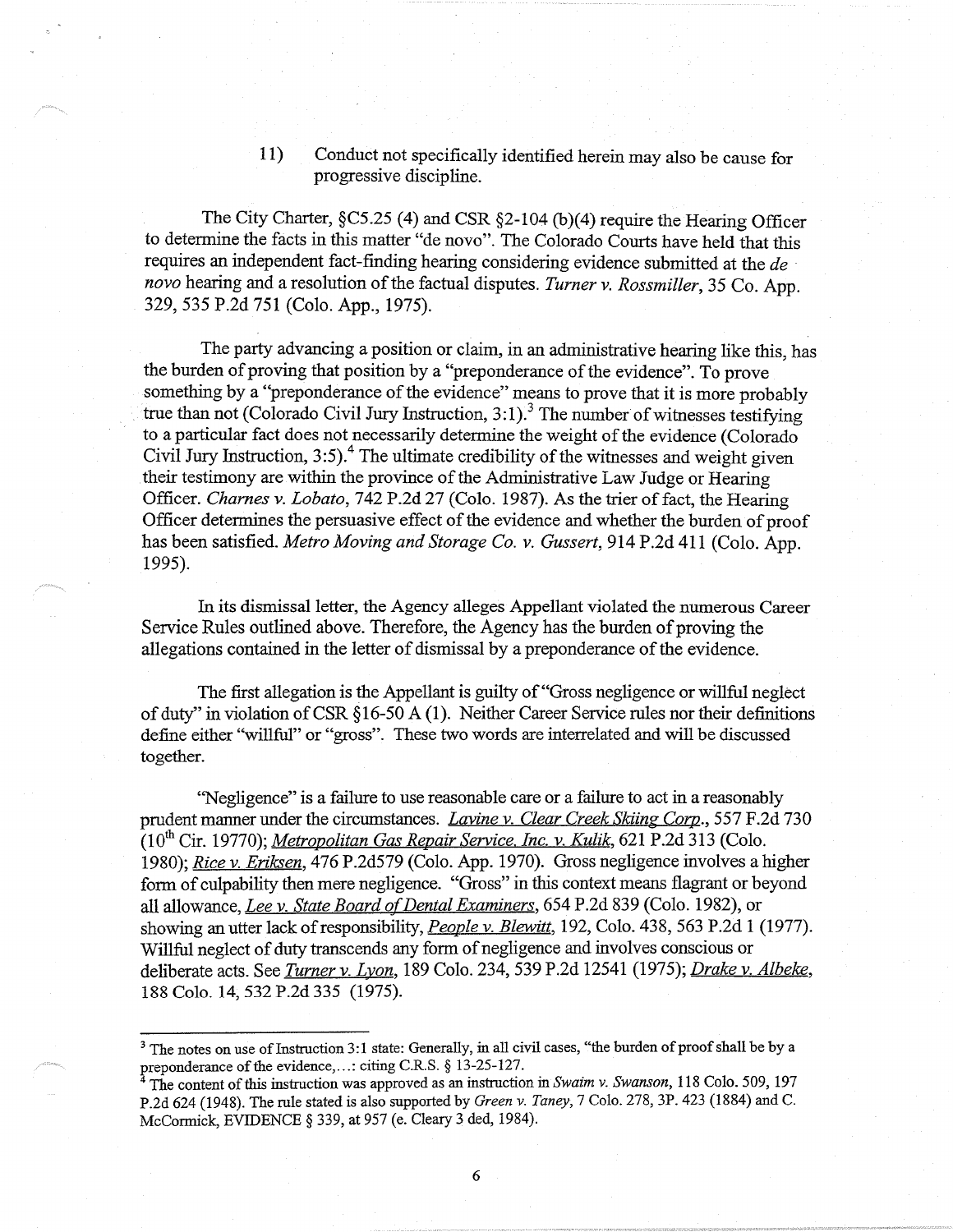"Gross" has been generally defined as: "Glaringly obvious: egregious."<sup>5</sup>

Black's defines it as:

"Great; culpable. General absolute; not to be excused; flagrant; shameful; as a gross dereliction of duty; a gross injustice; gross carelessness. 6

·- Black defines "Gross negligence" as:

"The intentional failure to perform a manifest duty in reckless disregard of the consequences as affecting the life or property of another; such a gross want of care and regard for the rights of others as to justify the presumption of willfulness and wantonness. "Gross negligence: is substantially higher in magnitude than simple inadvertence, but falls short of intentional wrong. (Cite omitted).<sup>7</sup>

"Willful" is generally defined as: "Said or done deliberately; stubborn."<sup>8</sup>

Black's defines Willful as:

Proceeding from a conscious motion of the will; voluntary. (Cite omitted)... Intending the result which actually comes to pass; designed; intentional; not accidental or involuntary ... A willful act may be described as one done intentionally, knowingly, and purposely, without justifiable excuse, as distinguished from an act done carelessly, thoughtlessly, heedlessly, or inadvertently. (Cites omitted).<sup>9</sup>

Helen Gonzales testified Appellant violated  $\S$  16-50 A (1) by falsifying documents, inaccurate reporting and not doing what was required. This was admitted by Appellant when she read her side of the story into the record at the pre-disciplinary hearing.

> "I have worked with logs for many years. In my last job we never used it for any official business except to report where we were and what we did each day .... Therefore, I would not have considered them official documents or something I could be dismissed for."

Appellant goes on to say that possibly all of her logs were inaccurate, and testified that she was never told to put inaccurate information into her logs. Jenny Morris testified that one of

<sup>5</sup>Webster's II New Riverside Dictionary, Office Edition, Berkley Books, New York; copyright 1984.

<sup>6</sup> Black's Law Dictionary, Fourth Edition; West Publishing Co. copyright 1951.

<sup>7</sup>Black's Law Dictionary, Fourth Edition; West Publishing Co. copyright 1951.

<sup>8</sup> Webster's II New Riverside Dictionary, Office Edition, Berkley Books, New York; copyright 1984.

<sup>&</sup>lt;sup>9</sup> Black's Law Dictionary, Fourth Edition; West Publishing Co. copyright 1951.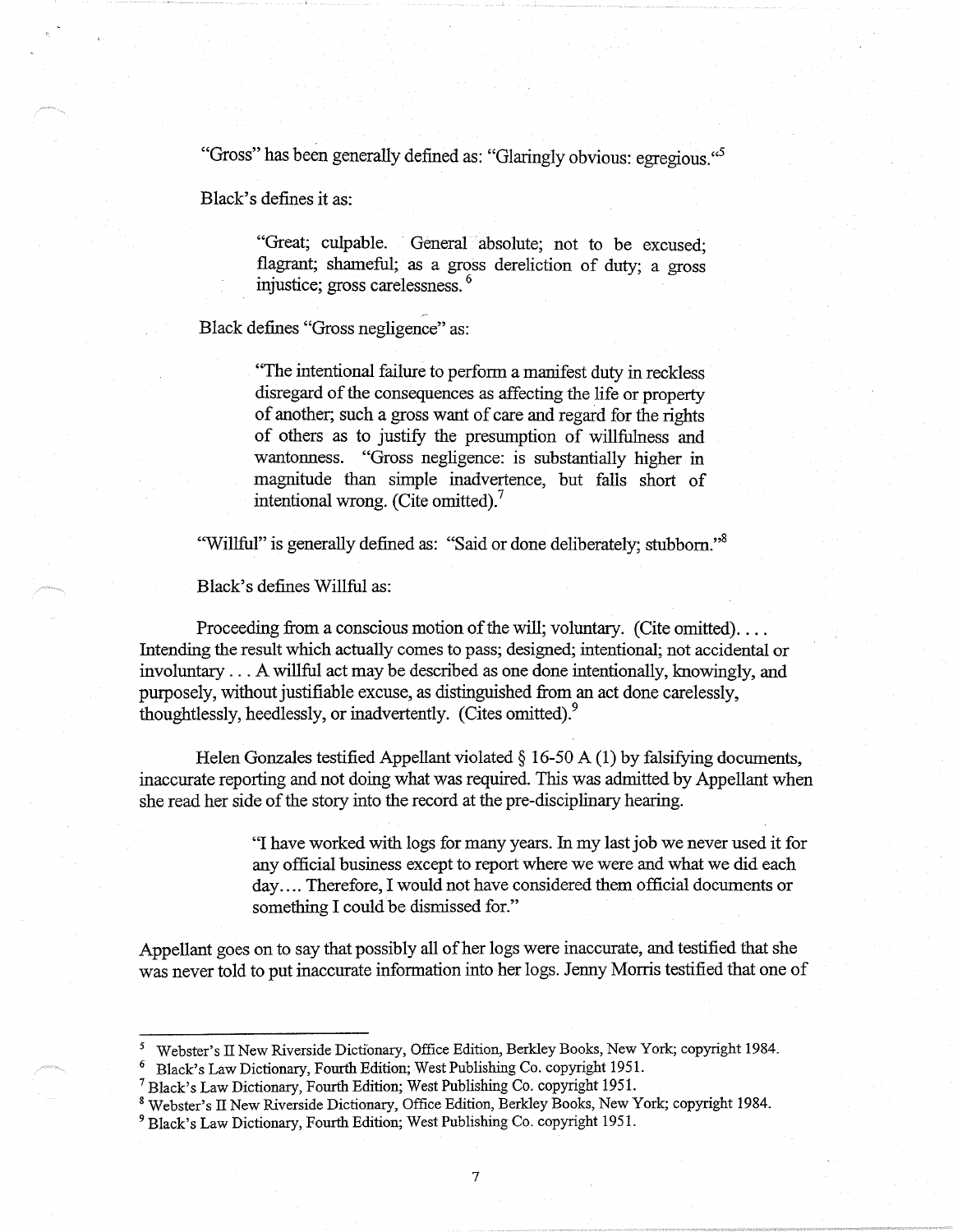the reasons Appellant was hired was her background at Parking Management where she was required to fill out a daily log.

§ 16-50 A (3). Gonzales testified Appellant violated this rule by taking unapproved extended breaks and claiming to go to businesses she did not go to. These allegations were confirmed by the investigators. Their investigative notes had Appellant at different locations than Appellant had listed on her log. Also, Appellant's logs show her not taking breaks when the investigator's notes indicate she did, when, and at what times.

§ 16-50 A (7). Gonzales testified Appellant violated this rule by not doing what she said she was doing as indicated on her logs, and not filling out paperwork correctly when instructed to. Jenny Morris testified Appellant was trained regarding the Policies and Procedures of the Agency. The investigator's notes show Appellant at different locations than her log indicates.

§ 16-50 A (13).Gonzales testified Appellant claimed working the whole day when in fact she did not. The investigators notes indicate Appellant took in excess of a three and onehalf hour lunch break on October  $4<sup>th</sup>$ , 2001, leaving Anthony's Pizza, in the vicinity of  $7<sup>th</sup>$ and Broadway at 4:28 p.m. Appellant's daily log for the same day indicates a one-half hour lunch from 1:20 p.m.  $-1:50$  p.m.. Appellant's explanation was she worked longer hours that day to make up for the long lunch. Her log indicates she left her last stop, Good Times Drive Thru, at 3:30 p. m.

§ 16-51 A (2). Gonzales testified Appellant violated this rule by not doing the work she was supposed to and not working a forty hour work week, yet was paid for forty hours. This too was observed by the investigators. Their reports do not confirm what the Appellant's logs indicate she did on the days she was followed by them.

§ 16-51 A ( 5). Many violations of departmental regulations were violated by Appellant, according to Gonzales: Not working a forty hour week, combining breaks without authorization of a supervisor, and not submitting leave forms as required to cover the time for extended breaks.

§ 16-51 A (10). As Jenny Morris testified, Appellant was trained that pre-approval was necessary for any meetings away from the office. Appellant was observed by investigators, at Coors Field, meeting the other Business Inspectors. Appellant's explanation was that she was to be trained that day regarding problem vendors and to learn their identities. These vendors were not there that day because there was no ballgame.

§ 16-51 A (11). Lying was described by Gonzales during her testimony as the reason Appellant violated this rule. The Appellant admitted not filling out her logs correctly.

Appellant offered various explanations for the discrepancies between her logs and what the investigators reported. Regardless of these explanations, Appellant admitted that possibly all of her log sheets were inaccurate when she read her statement into the record at the pre-disciplinary hearing. And, Appellant testified that she was never trained to put

8